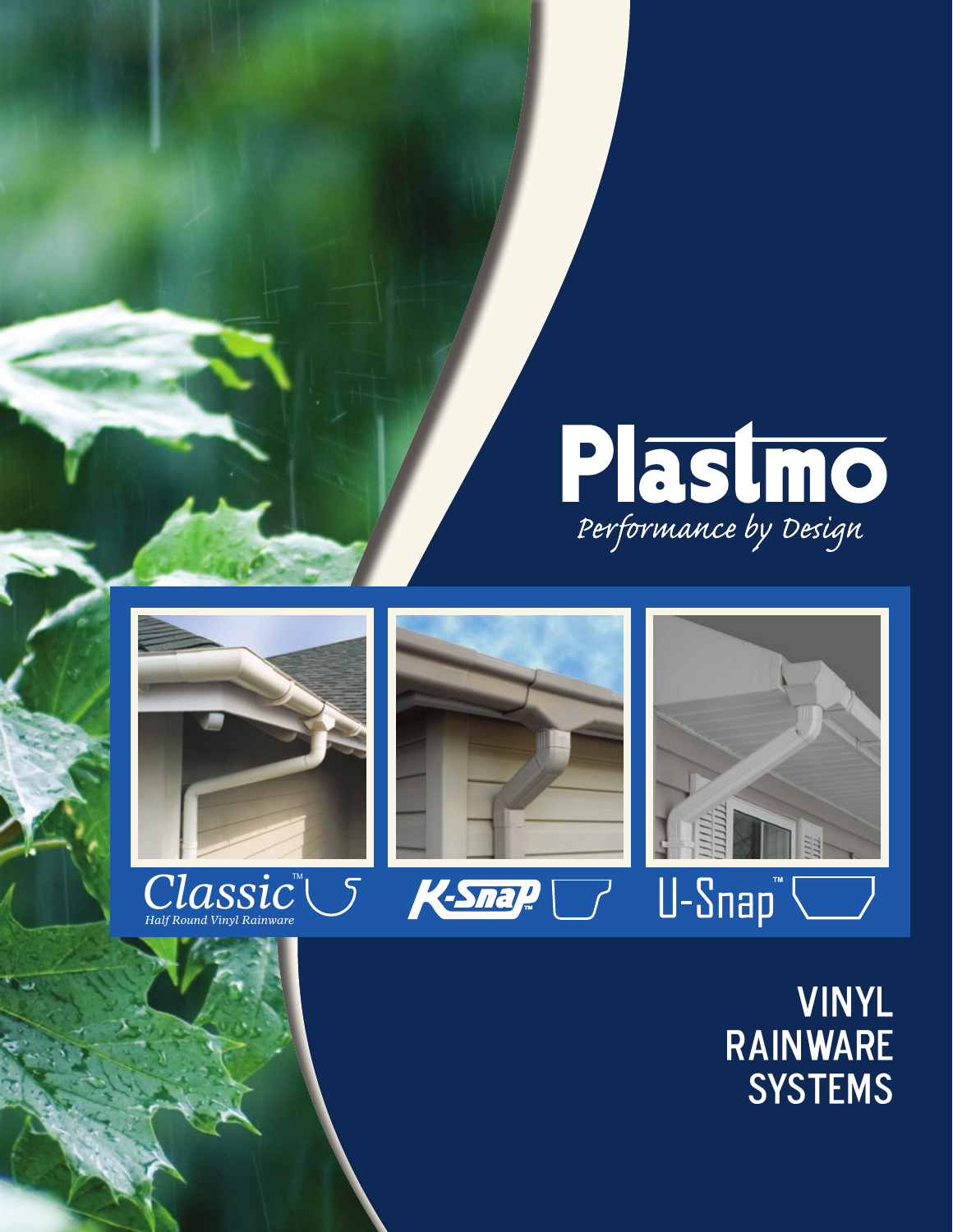## VINYL RAINWARE | GUTTER SYSTEMS





Brown White

**P02 Connector** 

**U02 Connector U08** End Cap **U04 Corner U01** U-Snap Gutter Corner **U06 Hanger** 

**P04**

Outside Corner



**K08**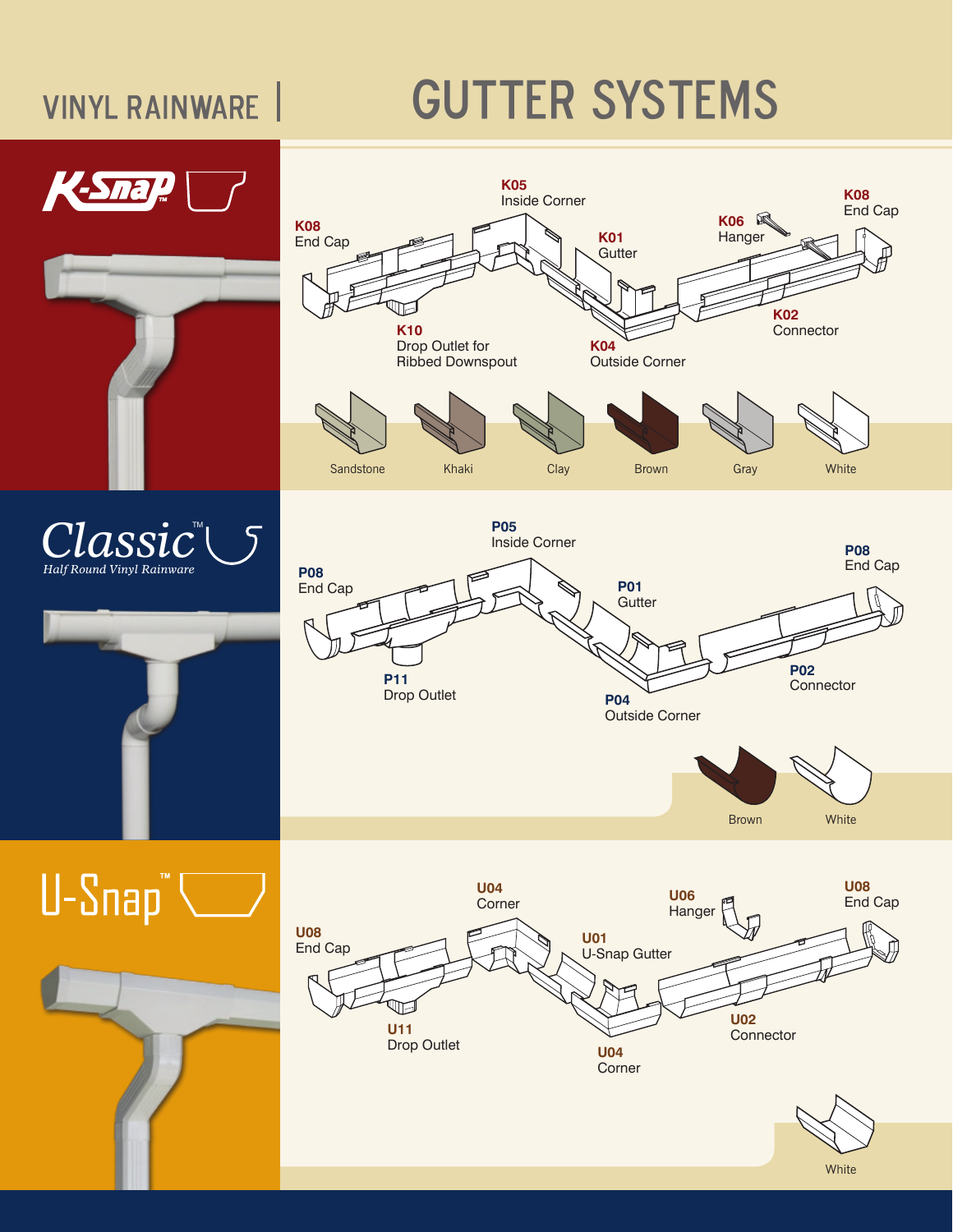# DOWNSPOUT systems



#### **Plastmo's Vinyl Rainware**

exceeds the most stingent industry standards at all stages of manufacturing. Durable, scratchresistant, easy-toinstall, and very low maintenance, the Plastmo line is complimented by a fully coordinated accessories line.

• Color Coordinated • Snap Together

• Durable

• Easy to Install

Ribbed downspout square downspout round downspout  $\sqrt{n}$ **K15 K16 P12** Square Elbow 75° Ribbed **Downspout** Downspout **P14** 匠 Downspout **Bracket K20** Square **Downspout K21** Ribbed Connector Downspout Connector **K14 P20** 匠 Downspout **Downspout Bracket Connector K14** Downspout **Bracket P16** Downspout 厄  $\sqrt{2}$ **K13 K12 P12** Ribbed **Square** Elbow 75° Elbow 75° Elbow 75° Available for: Available for: Available for: K-Snap Gutters Classic Gutters Classic GuttersU-Snap Gutters **K-Snap Gutters** K-Snap Gutters